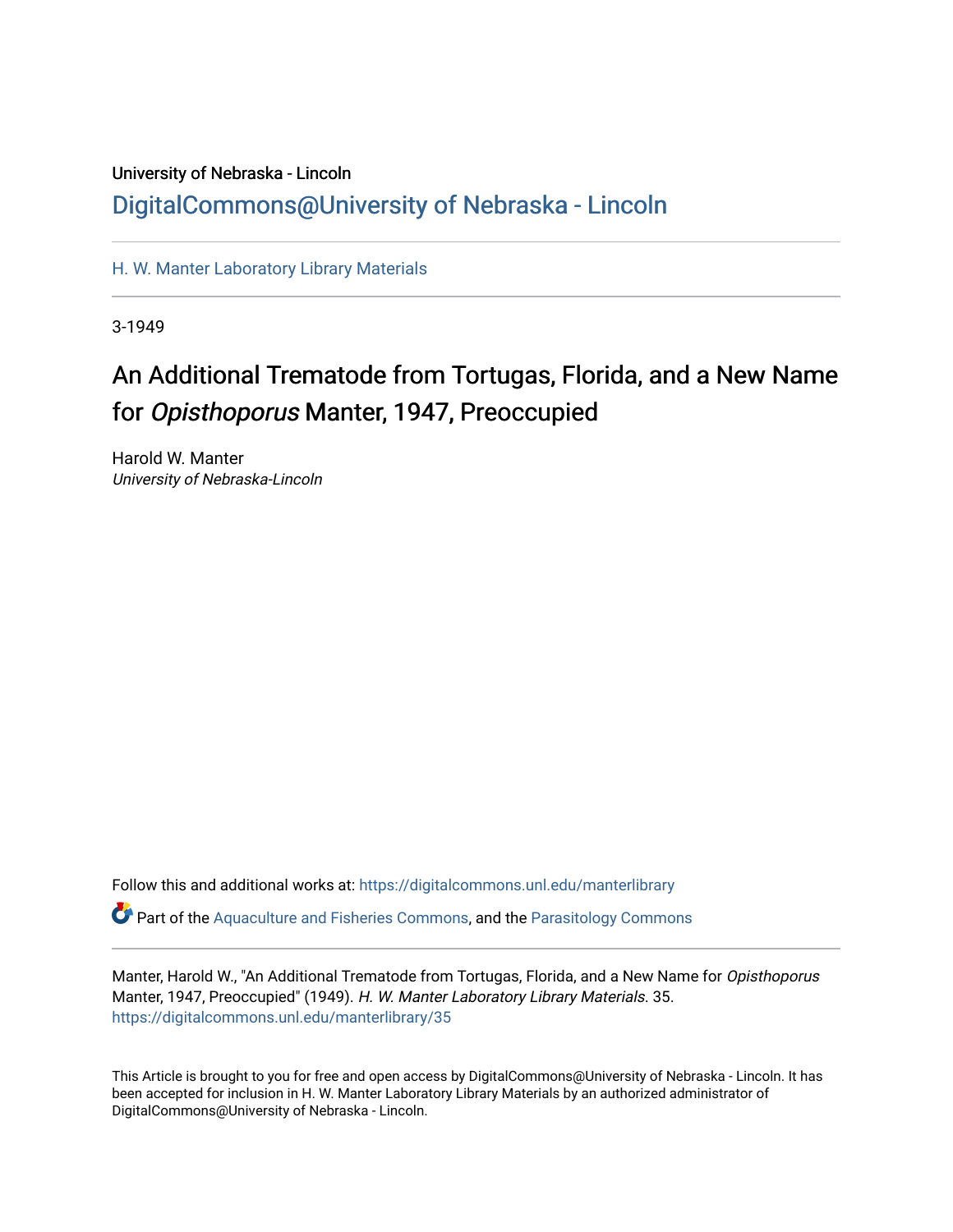### An Additional Trematode from Tortugas, Florida, and a New Name for Opisthoporus Manter, 1947, Preoccupied\*

#### Harold W. Manter University of Nebraska, Lincoln

Professor José M. Ruiz of Sao Paulo, Brazil, has kindly called my atten tion to the fact that the generic name Opisthoporus Manter, 1947 had been used several times previously, a condition which I had indeed checked but thoughtlessly forgot. For Opisthoporus Manter, 1947 (nec Opisthoporus Benson, 1851; Opisthoporus Minot, 1877; Opisthoporus Fukui, 1929), the name Postporus is proposed. The two species become Postporus epinepheli (Manter, 1947) and Postporus mycteropercae (Manter, 1947).

The combination Pleurogonius candidulus (Linton, 1910) (misspelled "candibulus" in my paper) had been made in 1946 by Ruiz (1946: 295) where, however, it was first printed "candulus". Its correct name is, therefore, Pleurogonius candidulus (Linton, 1910) Ruiz, 1946.

 The author's report on trematodes of marine fishes of Tortugas, Florida (Manter, 1947) refers (p. 258) to a few species not described because they were represented by single specimens deemed inadequate for satisfactory iden tification. One of these has since been studied in the light of Dollfus' (1946) description of some interesting trematodes from Kyphosus sectatrix from Dakar, Africa. It is a spiny distome from a related host  $(Kyphosus incisor)$ and is closely related to Cadentella cadenati (Dollfus, 1946) Nagaty, 1948.

 As Nagaty (1948) has noted, Enenterum pseudaureum Dollfus, 1946 from Kyphosus sectatrix at Dakar, Africa is a synonym of Enenterum pimelepteri Nagaty, 1942 from "Pimelopterus tahmel" in the Red Sea. The host genus Pimelepterus Lacapede, 1802 is listed as a synonym of Kyphosus by Jordan, Evermann and Clark (1930). Nagaty's spelling "pimelopteri" seems to be from "Pimelopterus" of Schinz, 1822 apparently a misspelling of Pimelepterus.

#### Cadenatella americana n. sp.

Fig. 1

Host.--Kyphosus incisor (Cuv. & Val.), yellow chub; in 1 of 5 hosts examined. Location.-Intestine.

Description (based on a single specimen).—Body elongate, muscular, con siderably contracted; length 3.367 mm.; greatest width 0.628 mm.; almost equally wide along most of length; spined anteriorly with numerous scales which extend only to acetabular level on dorsal surface but to level of ovary (almost to midbody) on ventral surface. Oral sucker completely retracted into anterior end of body, with 8 lobes. Lobes not very distinct but seemingly

Studies from the Department of Zoology, University of Nebraska, No. 235.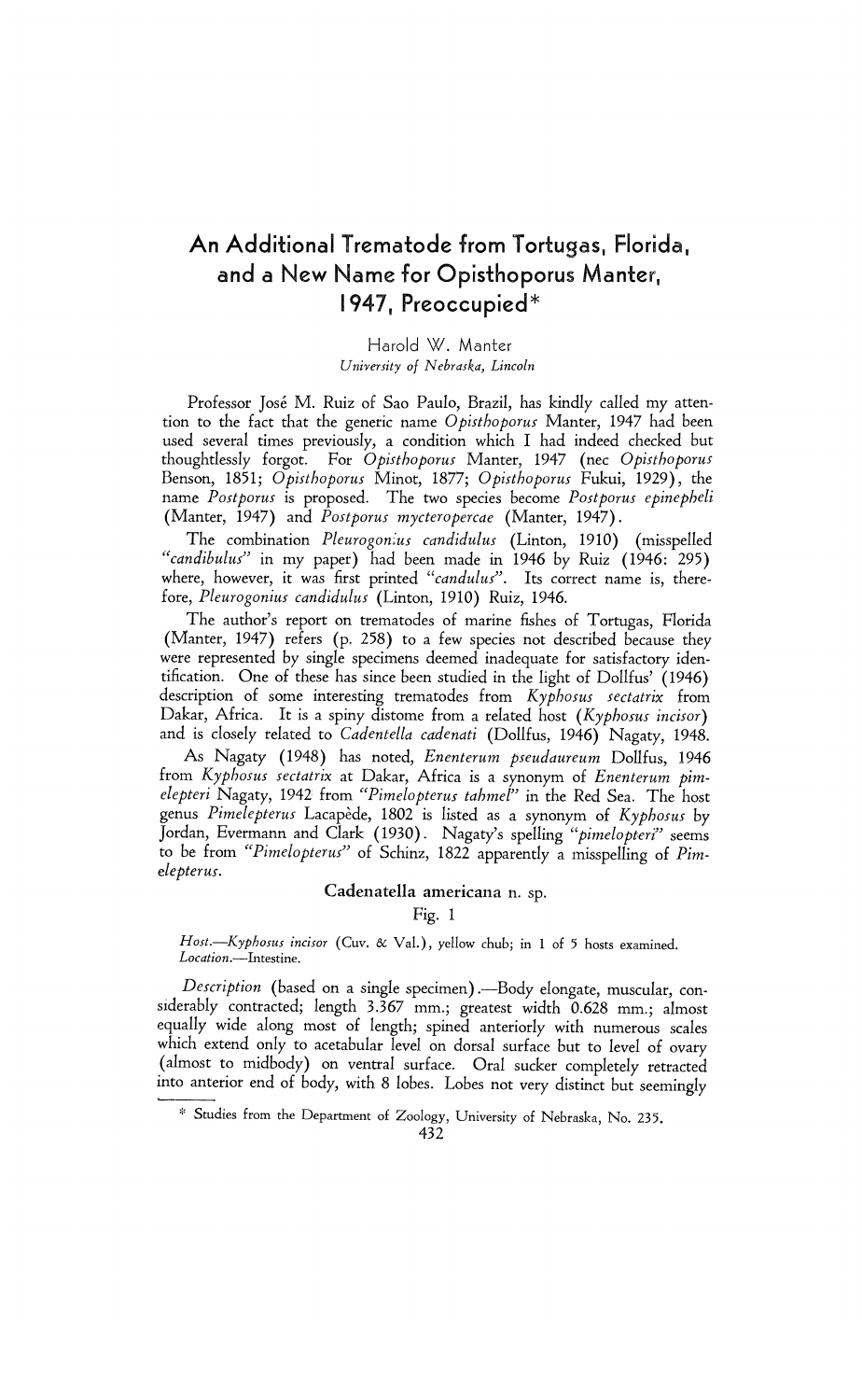absent directly ventral to mouth; transverse diameter of oral sucker 0.234 mm.



Fig. 1.-Ventral view of Cadenatella a m e r i cana. Made with the aid of a camera lucida. The projected s c a 1 e has a value of 1. mm. Abbre viations: ac, accessory sucker; cs, cirrus sac; esv, external seminal vesicle; ex, excretory vessel, swol len terminal portion; gp, g e n i t a l pore; os, oral sucker; t, testis.

 Acetabulum 0.234 mm. in transverse diameter, 0.583 mm. from anterior end of body with the forebody somewhat contracted; sucker ratio 1:1. Ventral ac cessory sucker present opposite basal portion of phar ynx; embedded in body; 0.087 mm. in diameter. Pre pharynx short but with lateral outfoldings perhaps resulting from contraction of body; probably never longer than pharynx; pharynx large, 0.219 mm. in length, 0.204 mm. in width; esophagus very short or lacking; ceca reaching to near posterior end of body where they unite and open through a conspicuous, dorsal, subterminal pore. The excretory vesicle seems to open through the same pore but this point could not be certain from the totomount.

 Genital pore slightly to the left near anterior border of acetabulum. Testis single, elongate, slight ly indented on one side near its middle; located near middle of hindbody; length 0.824 mm., width 0.255 mm.; posttesticular space 1.095 mm. Cirrus sac thin walled, small and very inconspicuous; extending from genital pore almost horizontally to the right along anterior edge of acetabulum; pyriform; 0.153 mm. long by 0.058 mm. wide; containing a few prostatic cells; pars prostatica extending along right margin of acetabulum; prostatic cells free in parenchyma; sem inal vesicle external, immediately postacetabular; tubular; with two loops, one extending to the left cecum, the second reaching to the right cecum; pos terior end of vesicle about halfway between acetab ulum and ovary. Ovary ovoid, 0.088 mm. anterior to testis; seminal receptacle probably represented by a small spherical vesicle just posterior to ovary, but it is empty of sperm cells and its connections are not clear; Mehlis' gland at anterior border of ovary; sperm cells in early coils of uterus; uterus preovarian. Vitelline follicles beginning at posterior edge of ovary; ventral, dorsal and lateral to ceca, conflu-

 ent but not ventrally between testis and ovary; interrupted opposite middle half of testis; filling most of posttesticular space; confluent posterior to testis. Eggs thin-shelled;  $61$  to  $66$  by 32 to 34  $\mu$ .

 Excretory vesicle extending to a point midway between ovary and testis where it receives two, much swollen arms or branches which extend diagonally forward to level of anterior border of ovary. While the appearance is that of a Y-shaped vesicle, the short arms are probably enlarged regions of lateral vessels. A pair of sinuous vessels extends along at least most of the body length. A uroproct is probably present but very short.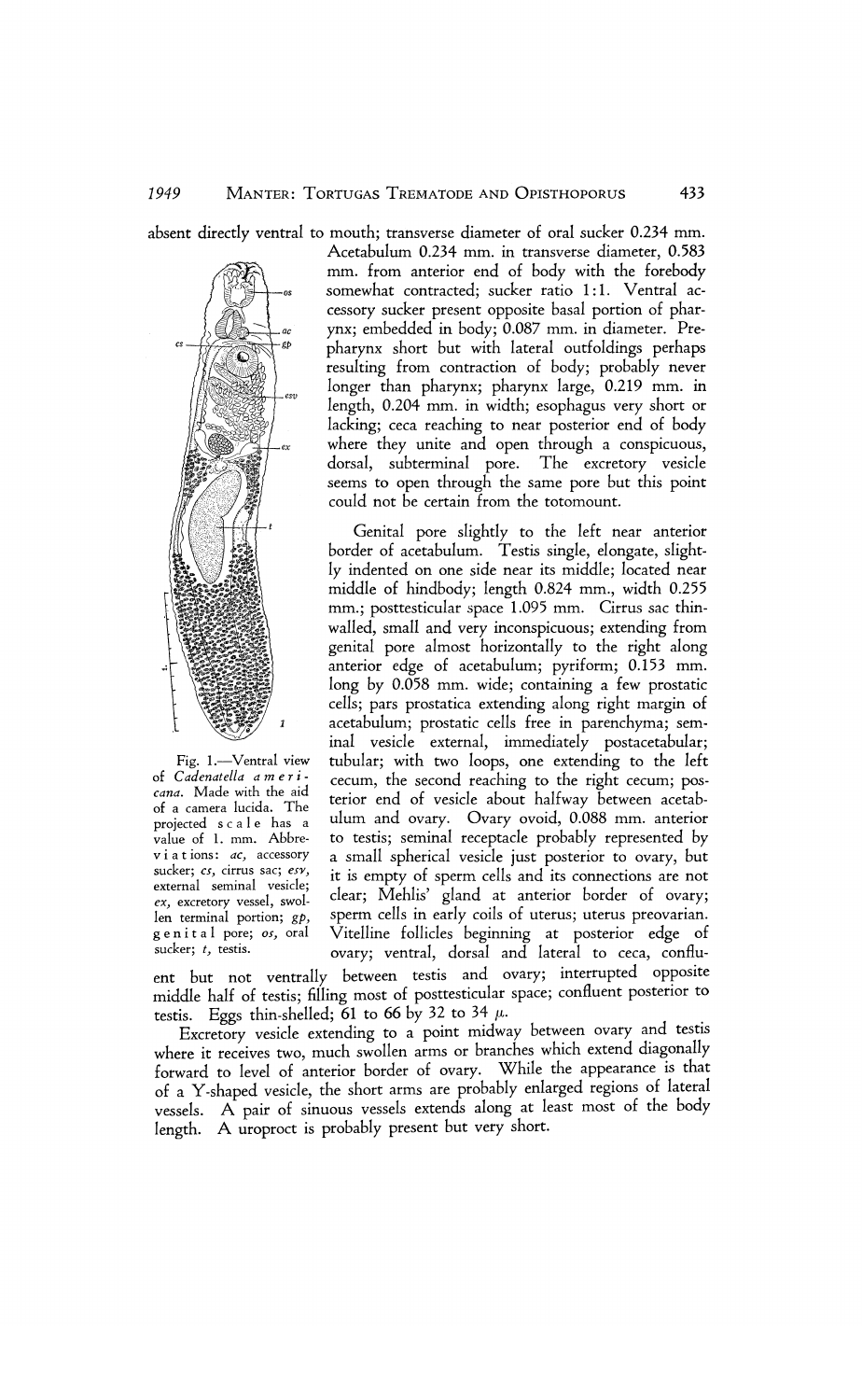Comparisons.-The only other species in the genus is Cadenatella cadenati Dollfus, 1946. Dollfus' material was somewhat macerated being collected after death of the host, and my material is limited to a single specimen. Therefore, more adequate material might show the two species to be identical. At present certain differences seem evident. C. americana is smaller (3.367 mm. as compared with 7 mm.) yet the accessory sucker is much larger (0.087 mm. as compared with 0.064 mm.); its eggs are 61 to 66  $\mu$  long as compared with 70  $\mu$ ; an external seminal vesicle is not described for C. ca denati. C. americana has a shorter prepharynx, longer testis, and shorter posttesticular space. Dollfus did not observe the anus or the excretory sys tem. Enenterum aureum has an I-shaped excretory vesicle which extends well anterior to the ovary dorsal to the uterus.

Discussion.- $Kyphosus$  is a fish genus of unusual interest as a host. Its parasites tend to be distinctive and unusual. At Tortugas, Florida, Kyphosus sectatrix and K. incisor share four species of digenetic trematodes. Cadenatella americana was collected only from K. incisor but more examinations would probably show it could occur in K. sectatrix. Of the genera of trematodes involved, only Haplosplanchnus is known from other hosts. The following table lists the known parasites of  $Kyphosus$  and their localities.

#### TREMATODA

#### Species Locality Reference Cadenatella cadenati Dakar, Africa Dollfus, 1946 Deontacylix ovalis Tortugas, Fla. Linton, 1910, Manter, 1947 Enenterum aureum Tortugas, Fla: Linton, 1910, Manter, 1947 Red Sea; Dakar, Africa Nagaty, 1942; Dollfus, 1946<br>American Pacific Manter, 1940 Haplosplanchnus acutus American Pacific Manter, 1940<br>Haplosplanchnus kyphosi Tortugas, Fla. Manter, 1947 Haplosplanchnus kyphosi Tortugas, Fla. Manter, 1947 Jeancadenatia brumpti Dakar, Africa Dollfus, 1946 Koseiria tahmeli Red Sea Nagaty, 1942 Linton, 1910; Manter, 1947

|                |                   | ACANTHOCEPHALA                            |                                               |  |
|----------------|-------------------|-------------------------------------------|-----------------------------------------------|--|
| Filisoma fidum | Filisoma bucerium | Pacific Coast of Mexico<br>Tortugas, Fla. | Van Cleave, 1940<br>Van Cleave & Manter, 1948 |  |

Four of the 9 species of trematodes are in the genus *Enenterum* or in related genera. The genus *Enenterum* occurs in the Red Sea, along the west coast of Africa, and in the Gulf of Mexico. Cadenatella occurs in the latter two regions. Enenterum pimelepteri apparently occurs in the Red Sea and the African Atlantic, but species of Enenterum and Cadenatella in American waters seem to have differentiated from Old World species. Unfortunately, sufficient trematodes from Pacific species of Kyphosus have not been collected. Two species of Acanthocephala are known from related species of Kyphosus in the Atlantic and Pacific. VanCleave and Manter (1948) state "speciation within the genus Kyphosus has apparently been accompanied by speciation of the Acanthocephalan parasites in species of the hosts which are at present widely separated geographically from each other." Similar phenomena are known among parasites of land animals.